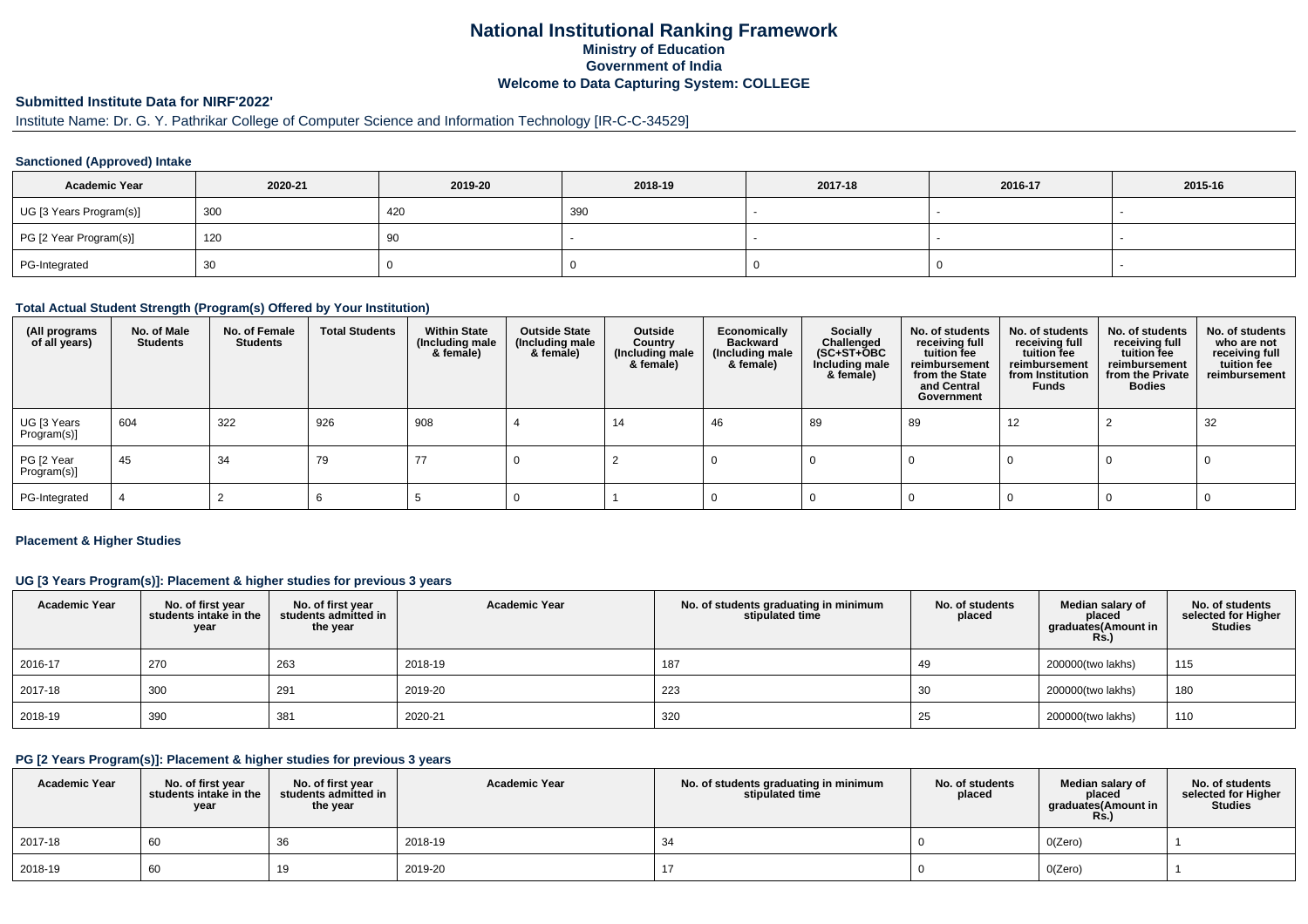| 2019-20 | <u>vv</u> |  | 2020-21 | $\cdot$ $\cdot$ $\cdot$ |  | 250000(two lakhs fifty<br>housand) |  |
|---------|-----------|--|---------|-------------------------|--|------------------------------------|--|
|---------|-----------|--|---------|-------------------------|--|------------------------------------|--|

## **PG-Integrated [5 Years Program(s)]: Placement & higher studies for previous 3 years**

| <b>Academic Year</b> | No. of first year<br>students intake in the<br>year | No. of first year<br>students admitted in<br>the year | <b>Academic Year</b> | No. of students graduating in minimum<br>stipulated time | No. of students<br>placed | Median salary of<br>placed<br>graduates(Amount in<br>Rs.) | No. of students<br>selected for Higher<br>Studies |
|----------------------|-----------------------------------------------------|-------------------------------------------------------|----------------------|----------------------------------------------------------|---------------------------|-----------------------------------------------------------|---------------------------------------------------|
| 2014-15              |                                                     |                                                       | 2018-19              |                                                          |                           | 0(Zero)                                                   |                                                   |
| 2015-16              |                                                     |                                                       | 2019-20              |                                                          |                           | 0(Zero)                                                   |                                                   |
| 2016-17              |                                                     |                                                       | 2020-21              |                                                          |                           | 0(Zero)                                                   |                                                   |

## **Financial Resources: Utilised Amount for the Capital expenditure for previous 3 years**

| Academic Year                                                                                        | 2020-21                                               | 2019-20                                                              | 2018-19                                                               |  |  |  |  |  |  |  |
|------------------------------------------------------------------------------------------------------|-------------------------------------------------------|----------------------------------------------------------------------|-----------------------------------------------------------------------|--|--|--|--|--|--|--|
|                                                                                                      | <b>Utilised Amount</b>                                |                                                                      | <b>Utilised Amount</b>                                                |  |  |  |  |  |  |  |
| Annual Capital Expenditure on Academic Activities and Resources (excluding expenditure on buildings) |                                                       |                                                                      |                                                                       |  |  |  |  |  |  |  |
| Library                                                                                              | 110991 (One lakh Ten thousand Nine hundred NinetyOne) | 94469 (Ninety four thousands Four hundred Sixty Nine)                | 78829 (Seventy Eight Thousand Eight hundred Twenty Nine)              |  |  |  |  |  |  |  |
| New Equipment for Laboratories                                                                       | 39294 (Thirty Nine Thousand Two hundred Ninety Four)  | 4357810 (Forty Three lakh Fifty Seven thousand Eight<br>Hundred Ten) | 73032 (Seventy Three Thousand Thirty two)                             |  |  |  |  |  |  |  |
| Other expenditure on creation of Capital Assets (excluding<br>expenditure on Land and Building)      | 15820 (Fifteen thousand Eight hundred Twenty Only)    | 256084 (Two Lakh fifty Six Thousand Eighty four)                     | 423868 (Four lakh twenty three thousand Eight hundred Sixty<br>Eight) |  |  |  |  |  |  |  |

## **Financial Resources: Utilised Amount for the Operational expenditure for previous 3 years**

| <b>Academic Year</b>                                                                                                                                                                            | 2020-21                                                                            | 2019-20                                                                               | 2018-19                                                                           |  |  |
|-------------------------------------------------------------------------------------------------------------------------------------------------------------------------------------------------|------------------------------------------------------------------------------------|---------------------------------------------------------------------------------------|-----------------------------------------------------------------------------------|--|--|
|                                                                                                                                                                                                 | <b>Utilised Amount</b>                                                             |                                                                                       | <b>Utilised Amount</b>                                                            |  |  |
|                                                                                                                                                                                                 |                                                                                    | <b>Annual Operational Expenditure</b>                                                 |                                                                                   |  |  |
| Salaries (Teaching and Non Teaching staff)                                                                                                                                                      | 13951292 (One Corer Thirty Nine lakh Fifty One thousand Two<br>hundred Ninety Two) | 15448563 (One Corer Fifty four lakh Forty Eight thousand Five<br>hundred Sixty Three) | 15359219 (One Corer Fifty three lakh Fifty Nine thousand Two<br>hundred Nineteen) |  |  |
| Maintenance of Academic Infrastructure or consumables and<br>other running expenditures (excluding maintenance of hostels<br>and allied services, rent of the building, depreciation cost, etc) | 190797 (One Lakh Ninety Thousand Seven hundred Ninety<br>Seven)                    | 258838 (Two lakh Fifty Eight thousand Eight hundred Thirty<br>Eight)                  | 948280 (Nine lakh Forty Eight thousand Two hundred Eighty)                        |  |  |
| Seminars/Conferences/Workshops                                                                                                                                                                  | 25838 (Twenty Five thousand Eight hundred Thirty Eight only)                       | 1600 (One thousand Six hundred)                                                       | 51164 (Fifty one thousand one hundred sixty four)                                 |  |  |

## **PCS Facilities: Facilities of physically challenged students**

| 1. Do your institution buildings have Lifts/Ramps?                                                                                                         | Yes, more than 80% of the buildings |
|------------------------------------------------------------------------------------------------------------------------------------------------------------|-------------------------------------|
| 2. Do your institution have provision for walking aids, including wheelchairs and transportation from one building to another for<br>handicapped students? | Yes                                 |
| 3. Do your institution buildings have specially designed toilets for handicapped students?                                                                 | Yes, more than 80% of the buildings |

## **Faculty Details**

| Qualification<br>Designation<br>Name<br><b>Leaving Date</b><br>Gender<br><b>Joining Date</b><br><b>Currently working</b><br>Experience (In<br>Srno<br>Aqo<br>with institution?<br><b>Months</b> |  |  |  |  |  |  |  |  |  |  | <b>Association type</b> |
|-------------------------------------------------------------------------------------------------------------------------------------------------------------------------------------------------|--|--|--|--|--|--|--|--|--|--|-------------------------|
|-------------------------------------------------------------------------------------------------------------------------------------------------------------------------------------------------|--|--|--|--|--|--|--|--|--|--|-------------------------|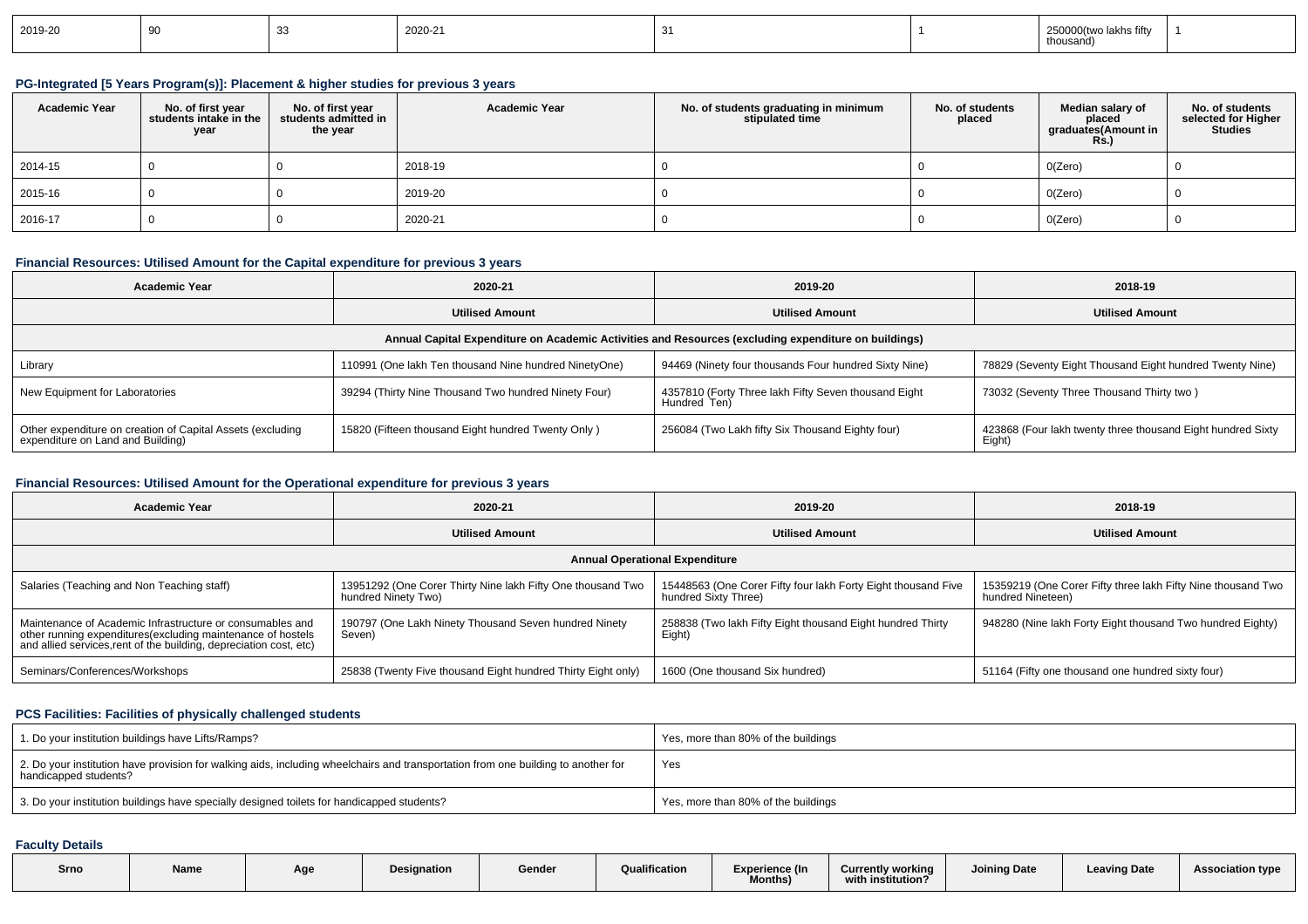| $\mathbf 1$    | SAPKAL VIJAY B                                | 56 | <b>Assistant Professor</b>                          | Male   | AB                          | 58  | Yes | 18-09-2007 | $\overline{\phantom{a}}$ | Regular  |
|----------------|-----------------------------------------------|----|-----------------------------------------------------|--------|-----------------------------|-----|-----|------------|--------------------------|----------|
| $\overline{2}$ | POOJA VAIDYA                                  | 36 | <b>Assistant Professor</b>                          | Female | <b>MCA</b>                  | 56  | Yes | 17-11-2009 | --                       | Regular  |
| 3              | <b>RITA PATIL</b>                             | 40 | <b>Assistant Professor</b>                          | Female | M. Phil                     | 158 | Yes | 11-07-2008 | $\overline{\phantom{a}}$ | Regular  |
| $\overline{4}$ | KUMBHKARNA<br><b>VAISHLI</b>                  | 43 | <b>Assistant Professor</b>                          | Female | M. Phil                     | 154 | Yes | 09-07-2008 | --                       | Regular  |
| 5              | RAJEGORE<br><b>PUSHPA</b>                     | 28 | <b>Assistant Professor</b>                          | Female | <b>MCA</b>                  | 73  | Yes | 07-07-2015 | --                       | Regular  |
| 6              | KADAM TUKARAM<br><b>DNYANOBA</b>              | 43 | Other                                               | Male   | M.COM                       | 63  | Yes | 01-10-2002 | --                       | Regular  |
| $\overline{7}$ | MAHAJAN SHAMAL<br>D                           | 40 | <b>Assistant Professor</b>                          | Female | MSc(Statistics)             | 16  | Yes | 17-06-2017 | --                       | Visiting |
| 8              | PAWAR RAMESH<br>GANGARAM                      | 46 | Other                                               | Male   | AB                          | 70  | Yes | 21-07-1995 | --                       | Regular  |
| 9              | <b>SATONKAR</b><br>SONALI                     | 40 | <b>Assistant Professor</b>                          | Female | M. Phil                     | 158 | Yes | 01-07-2008 | $\overline{a}$           | Regular  |
| 10             | <b>BHARAT</b><br>NAIKNAWARE                   | 34 | <b>Assistant Professor</b>                          | Male   | Ph.D                        | 110 | Yes | 01-12-2011 | --                       | Regular  |
| 11             | <b>TAUR SAMPAT T</b>                          | 50 | Other                                               | Male   | B.A                         | 68  | Yes | 01-09-1997 | $\overline{a}$           | Regular  |
| 12             | <b>SURADKAR</b><br>SOMNATH<br><b>DIGAMBAR</b> | 35 | Other                                               | Male   | M.A                         | 58  | Yes | 01-12-2007 | --                       | Regular  |
| 13             | SANKAYE SATISH                                | 49 | <b>Assistant Professor</b>                          | Male   | Ph.D                        | 190 | Yes | 13-09-2005 | $\overline{a}$           | Regular  |
| 14             | <b>DHAWALE</b><br>APURVA                      | 32 | <b>Assistant Professor</b>                          | Female | M. Phil                     | 110 | Yes | 01-07-2011 | --                       | Regular  |
| 15             | WAJE<br><b>NANDKUMAR B</b>                    | 35 | Other                                               | Male   | <b>MCA</b>                  | 74  | Yes | 25-06-2015 | --                       | Regular  |
| 16             | <b>DESHPANDE</b><br>AKSHAY P                  | 33 | <b>Assistant Professor</b>                          | Male   | M.Sc.                       | 46  | Yes | 01-09-2017 | --                       | Regular  |
| 17             | <b>ASHISH</b><br><b>BHALERAO</b>              | 38 | <b>Assistant Professor</b>                          | Male   | M. Phil                     | 134 | Yes | 13-07-2009 | --                       | Regular  |
| 18             | <b>SAWANE DIPALI</b>                          | 31 | <b>Assistant Professor</b>                          | Female | M.Sc.                       | 83  | Yes | 01-11-2014 | --                       | Regular  |
| 19             | JADHAV PANDIT J                               | 53 | Other                                               | Male   | MJ: Master of<br>Journalism | 56  | Yes | 21-04-2009 | $\sim$                   | Regular  |
| 20             | TAUR LAXMAN J                                 | 27 | Other                                               | Male   | <b>MCA</b>                  | 44  | Yes | 01-09-2017 | $\sim$                   | Regular  |
| 21             | <b>PRAPTI</b><br><b>DESHMUKH</b>              | 52 | Dean / Principal /<br>Director / Vice<br>Chancellor | Female | Ph.D                        | 216 | Yes | 16-06-2003 | $\sim$                   | Regular  |
| 22             | PATODKAR<br>NIRUPAMA                          | 48 | <b>Assistant Professor</b>                          | Female | M. Phil                     | 146 | Yes | 01-07-2009 | $\overline{\phantom{a}}$ | Regular  |
| 23             | SANGLE ASHOK                                  | 37 | <b>Assistant Professor</b>                          | Male   | M. Phil                     | 106 | Yes | 13-08-2012 | $\ddot{\phantom{a}}$     | Regular  |
| 24             | SHETE USHA B                                  | 36 | <b>Assistant Professor</b>                          | Female | M. Phil                     | 58  | Yes | 02-01-2017 | $\sim$                   | Regular  |
| 25             | <b>KALE VIJAY</b>                             | 36 | <b>Assistant Professor</b>                          | Male   | Ph.D                        | 158 | Yes | 11-07-2008 | $\sim$                   | Regular  |
| 26             | GORE<br>DAYANANAD                             | 36 | <b>Assistant Professor</b>                          | Male   | M. Phil                     | 106 | Yes | 13-08-2012 | $\overline{\phantom{a}}$ | Regular  |